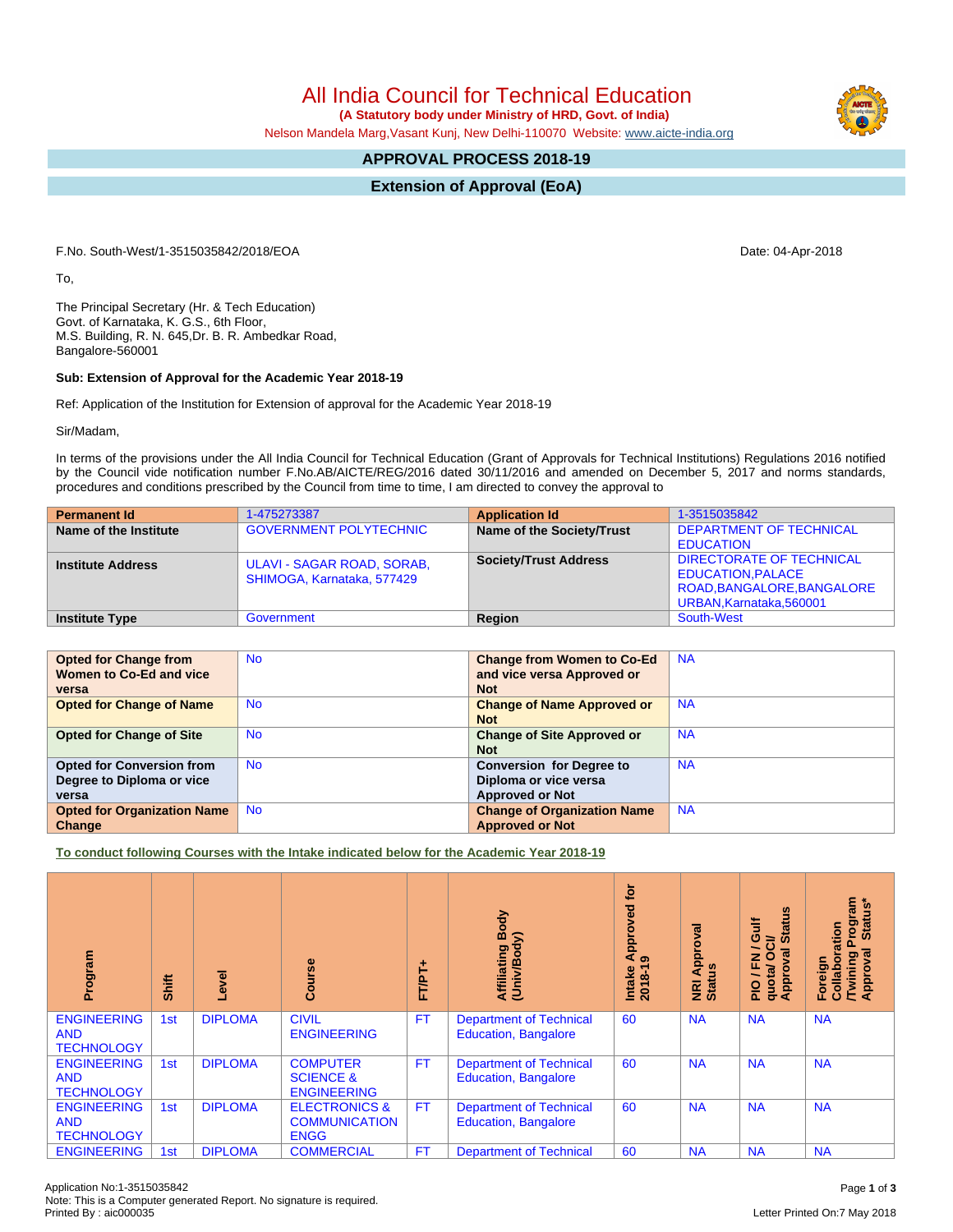| <b>AND</b><br><b>TECHNOLOGY</b>                       |     |                | <b>PRACTICE</b>                            |           | <b>Education, Bangalore</b>                                   |    |           |           |           |
|-------------------------------------------------------|-----|----------------|--------------------------------------------|-----------|---------------------------------------------------------------|----|-----------|-----------|-----------|
| <b>ENGINEERING</b><br><b>AND</b><br><b>TECHNOLOGY</b> | 1st | <b>DIPLOMA</b> | <b>AUTOMOBILE</b><br><b>ENGINEERING</b>    | <b>FT</b> | <b>Department of Technical</b><br><b>Education, Bangalore</b> | 50 | <b>NA</b> | <b>NA</b> | <b>NA</b> |
| <b>ENGINEERING</b><br><b>AND</b><br><b>TECHNOLOGY</b> | 1st | <b>DIPLOMA</b> | <b>MECHANICAL</b><br><b>ENGINEERING</b>    | <b>FT</b> | <b>Department of Technical</b><br><b>Education, Bangalore</b> | 50 | <b>NA</b> | <b>NA</b> | <b>NA</b> |
| <b>ENGINEERING</b><br><b>AND</b><br><b>TECHNOLOGY</b> | 1st | <b>DIPLOMA</b> | <b>ARCHITECTURE</b><br><b>ASSITANTSHIP</b> | FT.       | <b>Department of Technical</b><br><b>Education, Bangalore</b> | 40 | <b>NA</b> | <b>NA</b> | <b>NA</b> |

+FT –Full Time,PT-Part Time

| <b>Deficiencies Noted based on Self Disclosure</b>                         |                   |  |  |  |
|----------------------------------------------------------------------------|-------------------|--|--|--|
| <b>Particulars</b>                                                         | <b>Deficiency</b> |  |  |  |
| <b>Other Facilities Deficiency</b>                                         |                   |  |  |  |
| Standalone Language Laboratory                                             | Yes               |  |  |  |
| Digital Payment for all Financial Transactions as per MHRD Directives      | Yes               |  |  |  |
| Compliance of the National Academic Depository(NAD) as per MHRD Directives | Yes               |  |  |  |
| Implementing Food Safety and Standard Act, 2006 in the Institution         | Yes               |  |  |  |
| Provision to watch MOOCS Courses through Swayam                            | Yes               |  |  |  |
| Institution-Industry Cell                                                  | Yes               |  |  |  |
| <b>Insurance for Students</b>                                              | Yes               |  |  |  |
| Applied membership-National Digital Library                                | Yes               |  |  |  |
| Online Grievance Rederssal Mechanism                                       | Yes               |  |  |  |
| <b>Administrative Area Deficiency</b>                                      |                   |  |  |  |
| <b>Board Room</b>                                                          | Yes               |  |  |  |
| <b>Amenities Area Deficiency</b>                                           |                   |  |  |  |
| Boys Common Room                                                           | Yes               |  |  |  |
| <b>Girls Common Room</b>                                                   | Yes               |  |  |  |
| Cafeteria                                                                  | Yes               |  |  |  |
| First aid cum Sick Room                                                    | Yes               |  |  |  |
| <b>Faculty Deficiency</b>                                                  | Yes               |  |  |  |
| <b>Computational Facilities</b>                                            |                   |  |  |  |
| Internet Bandwidth                                                         | Yes               |  |  |  |
| Legal Application S/W                                                      | Yes               |  |  |  |
| PCs to Student ratio                                                       | Yes               |  |  |  |
| Internet Bandwidth-Applied Intake                                          | Yes               |  |  |  |
| Legal Application S/W-Applied Intake                                       | Yes               |  |  |  |
| PCs to Student ratio-Applied Intake                                        | Yes               |  |  |  |
| <b>Library Facilities</b>                                                  |                   |  |  |  |
| Volumes                                                                    | Yes               |  |  |  |
| <b>Titles</b>                                                              | Yes               |  |  |  |
| <b>National Journals</b>                                                   | Yes               |  |  |  |
| Library Management Software                                                | Yes               |  |  |  |
| <b>Reading Room Capacity</b>                                               | Yes               |  |  |  |
| MultiMediaPC                                                               | Yes               |  |  |  |
| <b>Instructional Area Common Facilities</b>                                |                   |  |  |  |
| <b>Computer Center</b>                                                     | Yes               |  |  |  |
| Language Laboratory                                                        | Yes               |  |  |  |
| <b>Instructional Area- ENGINEERING AND TECHNOLOGY-Diploma</b>              |                   |  |  |  |
| ClassRooms                                                                 | Yes               |  |  |  |
| <b>Tutorial Room</b>                                                       | Yes               |  |  |  |
| Additional Workshop/Labs                                                   | Yes               |  |  |  |
| Laboratories                                                               | Yes               |  |  |  |

**GOVERNMENT POLYTECHNIC** is hereby informed to submit the compliance of the deficiencies mentioned above to the Regional Office within a period of 6 months from the date of issuance of this letter failing which the council shall initiate strict action as defined in Approval Process Handbook 2018-19 during the subsequent Academic Year.